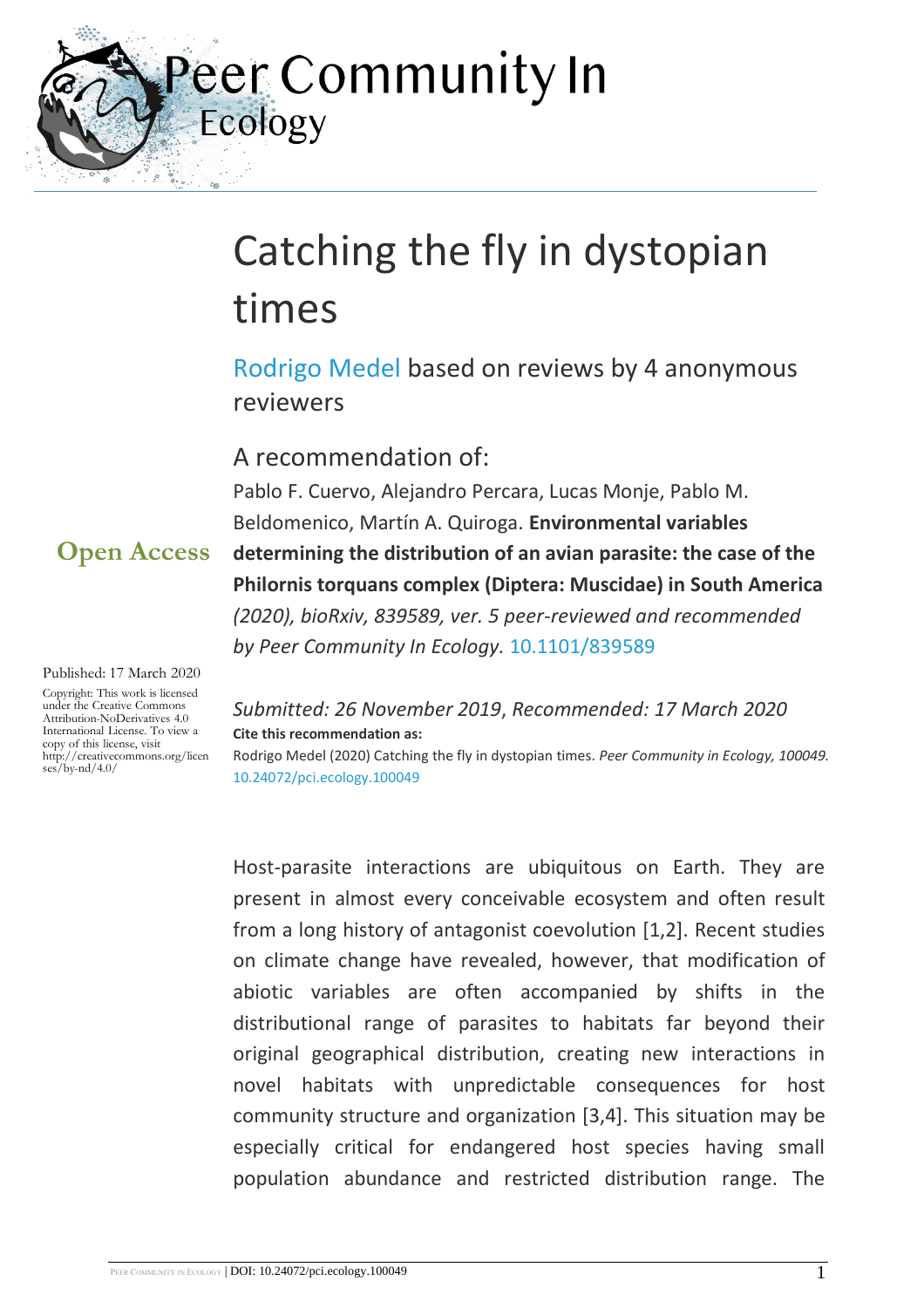

infestation of bird species with larvae of the muscid fly genus *Philornis* is a case in point. At least 250 bird species inhabiting mostly Central and South America are infected by *Philornis* flies [5,6]. Fly larval development occurs in bird faeces, nesting material, or inside nestlings, affecting the development and nestling survival. Recent reports indicate significant reduction of bird numbers associated with recent *Philornis* infection, the most conspicuous being Galapagos finches [7,8]. One way to prevent this potential effect consists in to examine the expected geographical shift of *Philornis* fly species under future climate change scenarios so that anticipatory conservation practices become implemented for endangered bird species. In this regard, Ecological Niche Modeling (ENM) techniques have been increasingly used as a useful tool to predict disease transmission as well as the species becoming infected under different climate change scenarios [9-11]. The paper of Cuervo *et al.* [12] is an important advance in this regard. By identifying for the first time the macro-environmental variables influencing the abiotic niche of species of the *Philornis torquans* complex in southern South America, the authors perform a geographical projection model that permits identification of the areas susceptible to be colonized by *Philornis* species in Argentina, Brazil, and Chile, including habitats where the parasitic fly is still largely absent at present. Their results are promissory for conservation studies and contribute to the still underdeveloped issue of the way climate change impacts on antagonistic ecological relationships.

#### **References**

[1] Thompson JN (1994) The Coevolutionary Process. University of Chicago Press. [2] Poulin R (2007) Evolutionary Ecology of Parasites: (Second Edition). Princeton University Press. doi: [10.2307/j.ctt7sn0x](https://dx.doi.org/10.2307/j.ctt7sn0x) [3] Pickles RSA, Thornton D, Feldman R, Marques A, Murray DL (2013) Predicting shifts in parasite distribution with climate change: a multitrophic level approach. Global Change Biology, 19, 2645– 2654. doi: [10.1111/gcb.12255](https://dx.doi.org/10.1111/gcb.12255) [4] Marcogliese DJ (2016) The distribution and abundance of parasites in aquatic ecosystems in a changing climate: More than just temperature. Integrative and Comparative Biology, 56, 611–619. doi: [10.1093/icb/icw036](https://dx.doi.org/10.1093/icb/icw036) [5] Dudaniec RY, Kleindorfer S (2006) Effects of the parasitic flies of the genus Philornis (Diptera: Muscidae) on birds. Emu - Austral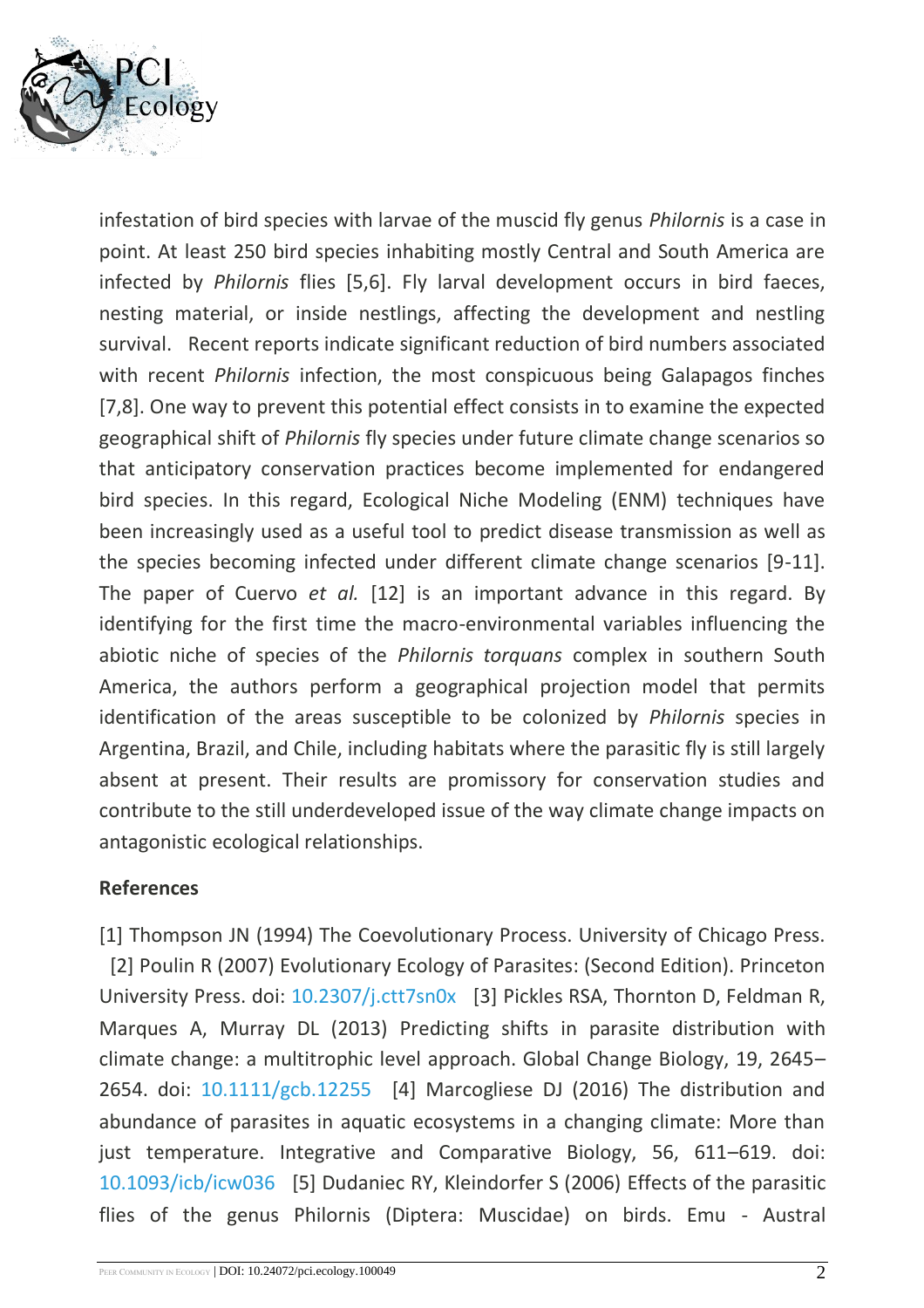

Ornithology, 106, 13–20. doi: [10.1071/MU04040](https://dx.doi.org/10.1071/MU04040) [6] Antoniazzi LR, Manzoli DE, Rohrmann D, Saravia MJ, Silvestri L, Beldomenico PM (2011) Climate variability affects the impact of parasitic flies on Argentinean forest birds. Journal of Zoology, 283, 126–134. doi: [10.1111/j.1469-7998.2010.00753.x](https://dx.doi.org/10.1111/j.1469-7998.2010.00753.x) [7] Fessl B, Sinclair BJ, Kleindorfer S (2006) The life-cycle of Philornis downsi (Diptera: Muscidae) parasitizing Darwin's finches and its impacts on nestling survival. Parasitology, 133, 739–747. doi: [10.1017/S0031182006001089](https://dx.doi.org/10.1017/S0031182006001089) [8] Kleindorfer S, Peters KJ, Custance G, Dudaniec RY, O'Connor JA (2014) Changes in *Philornis* infestation behavior threaten Darwin's finch survival. Current Zoology, 60, 542–550. doi: [10.1093/czoolo/60.4.542](https://dx.doi.org/10.1093/czoolo/60.4.542) [9] Johnson EE, Escobar LE, Zambrana-Torrelio C (2019) An ecological framework for modeling the geography of disease transmission. Trends in Ecology and Evolution, 34, 655–668. doi: [10.1016/j.tree.2019.03.004](https://dx.doi.org/10.1016/j.tree.2019.03.004) [10] Carvalho BM, Rangel EF, Ready PD, Vale MM (2015) Ecological niche modelling predicts southward expansion of *Lutzomyia* (*Nyssomyia*) *flaviscutellata* (Diptera: Psychodidae: Phlebotominae), vector of *Leishmania* (*Leishmania*) *amazonensis* in South America, under climate change. PLOS ONE, 10, e0143282. doi: [10.1371/journal.pone.0143282](https://dx.doi.org/10.1371/journal.pone.0143282) [11] Garrido R, Bacigalupo A, Peña-Gómez F, Bustamante RO, Cattan PE, Gorla DE, Botto-Mahan C (2019) Potential impact of climate change on the geographical distribution of two wild vectors of Chagas disease in Chile: *Mepraia spinolai* and *Mepraia gajardoi*. Parasites and Vectors, 12, 478. doi: [10.1186/s13071-019-3744-9](https://dx.doi.org/10.1186/s13071-019-3744-9) [12] Cuervo PF, Percara A, Monje L, Beldomenico PM, Quiroga MA (2020) Environmental variables determining the distribution of an avian parasite: the case of the *Philornis torquans* complex (Diptera: Muscidae) in South America. bioRxiv, 839589, ver. 5 peer-reviewed and recommended by PCI Ecology. doi: [10.1101/839589](https://dx.doi.org/10.1101/839589)

## Revision round #1

*2020-01-13* Dear Dr. Cuervo and Dr. Quiroga,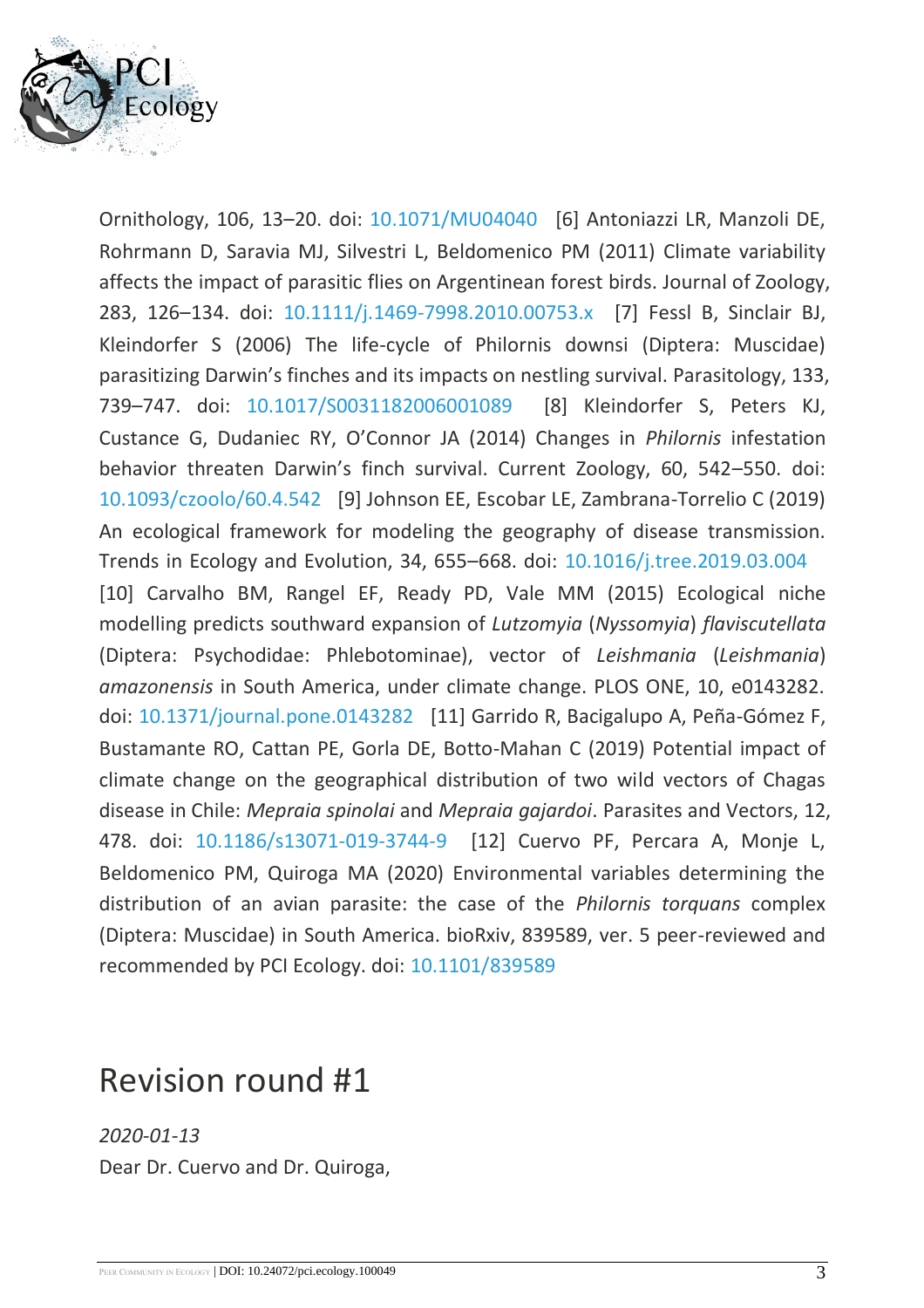

I received three reviews of your paper entitled "Experimental variables determining the presence of an avian parasite: the case of the Philornis torquans complex (Diptera: Muscidae) in South America". After checking their comments, it is perfectly clear they agree this is an interesting contribution that will make an important contribution to the literature on parasitic flies-bird relationships. However, they also pointed out a number of issues that need to be addressed before accepting your contribution. You can check directly their pdfs for specific recommendations. However, I would like you to consider especially the following observations.

- A clear sentence in the Introduction section that provides a justification to carry out this study is needed. Likewise, a sentence at the end that provides a strong take-home message.
- Consider (if the major aim of this ms basis on conservation) a sentence on how the results of this work may contribute to conservation.
- Consider to include additional information on the host range of P. torquatus (if available).
- Please include information on the extent to which the distribution of host species accounts for the geographic distribution of P. torquans. In the absence of information you can include a sentence discussing this issue.
- Discuss whether environmental factors act directly on P. torquans distribution or indirectly, through bird hosts as host availability may determine parasite distribution by itself.
- Include information regarding the way locations were chosen (random?, from the available literature?). This seems to be a sensitive issue because of a potential spatial autocorrelation of study sites.
- Did you examine the sensitivity of model accuracy to the sample size used?
- Please consider (or explain) the issue that only 3 out of 900 models met the criteria for inclusion. Did you correct for multiple tests?
- Consider to reduce the discussion section (paragraphs 366-389) may be collapsed to make the point more clear.
- Consider including Figs S1 and S2 in the main text. Fig 3c needs a better legend.
- Please include in the Discussion section or supplementary material a list of the potential or current bird species affected by the fly complex.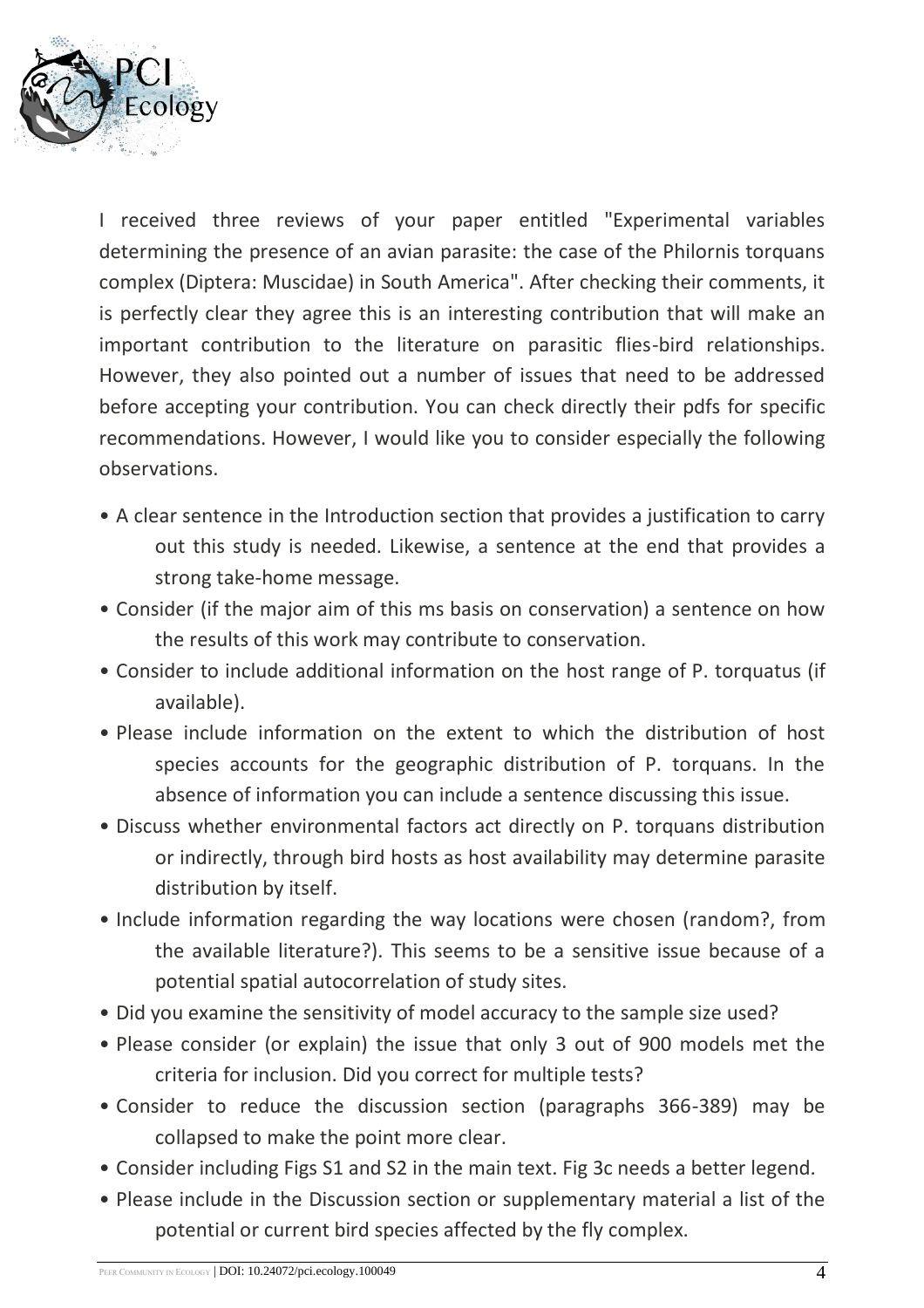

I look forward receiving you revised manuscript. Best regards

Rodrigo Medel

#### *Preprint DOI:* [10.1101/839589](https://doi.org/10.1101/839589)

Reviewed by anonymous reviewer, 2020-01-20 10:45

#### [Download the review \(PDF file\)](https://ecology.peercommunityin.org/download/t_reviews.review_pdf.9113c2ce4596341c.526576696577202e706466.pdf)

Reviewed by anonymous reviewer, 2019-12-22 17:07

This is an interesting application of an analytical approach to understand and predict the distribution of Philornis spp. in South America. I have two minor comments: 1) In the Materials and Methods section ('Species occurrence data'), the authors state data was obtained from field surveys conducted in Argentina but do not provide any details pertaining to these surveys (when, where, etc). 2) In the Materials and Methods section, under 'Environmental data and selection of variables', it is unclear what 10' means ("We coarsed environmental data to 10' ( $217 \times 17$  km) spatial resolution, which approximately matches the uncertainty inherent in the occurrence data.")

#### Reviewed by anonymous reviewer, 2019-12-31 19:41

#### [Download the review \(PDF file\)](https://ecology.peercommunityin.org/download/t_reviews.review_pdf.9e1cfe51ee4c09b5.5265766965772e706466.pdf)

Reviewed by anonymous reviewer, 2019-12-17 21:58

Dear Editor I pleased to present you the review of manuscript entitled "Environmental variables determining the presence of an avian parasite: the case of the Philornis torquans complex (Diptera: Muscidae) in South America" of Cuervo et al. This study pretends provide a methodological framework to understand the potential distribution of Philornis complex, a parasitic fly group of birds. The manuscript is clear in their methodology (with exceptions, see general comments) and results and could be used as a powerful tool to predict the distribution of this flies along the distribution known of this complex and also, to conserve endangered birds. However, need a major review in some aspects. I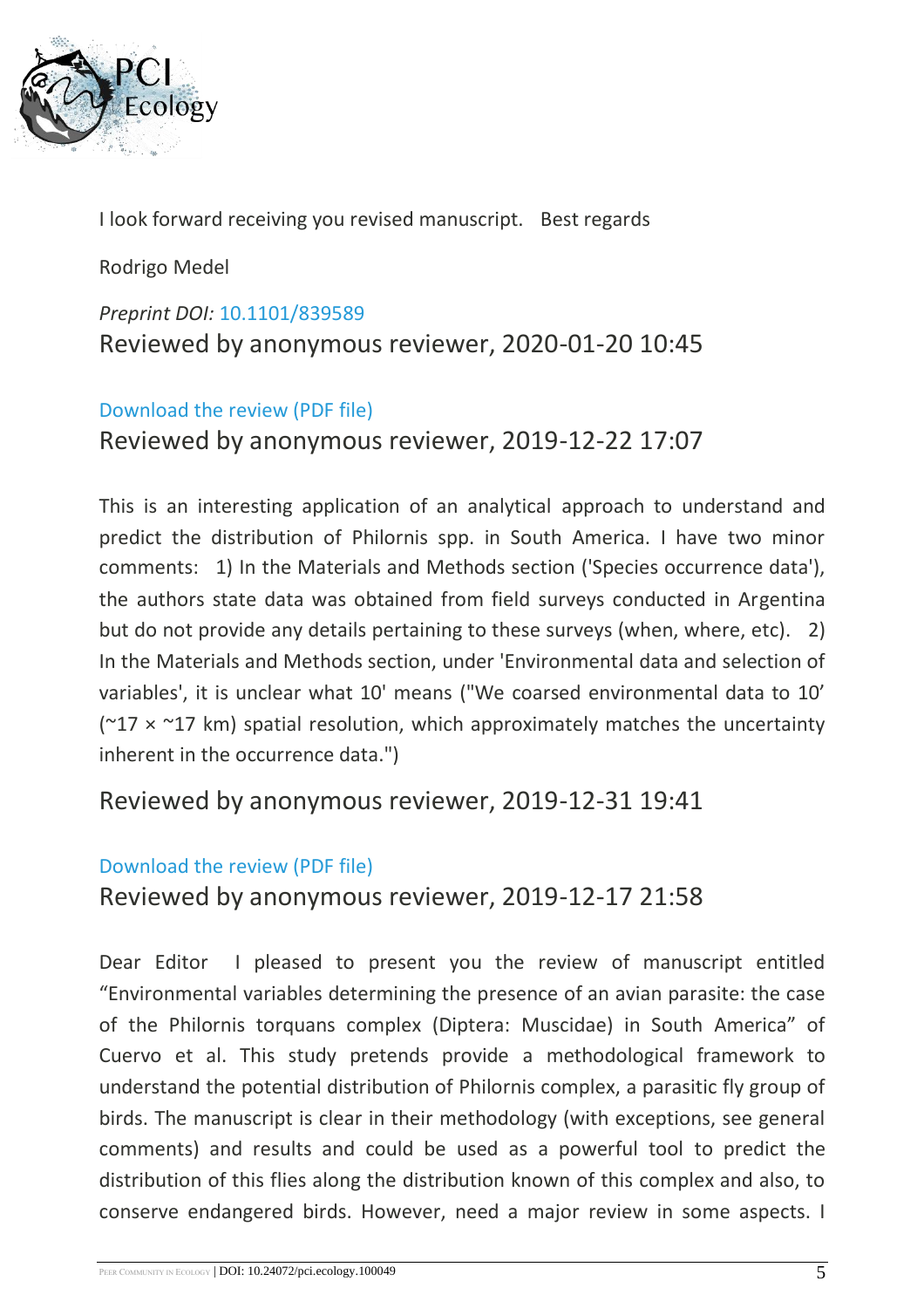

recommend publish this manuscript when the questions are resolved by the authors. General comments: I detect four main problems 1. In Methodology, the authors not mentioned as we obtained their dataset. This is very important because is the baseline for any modelling niche study. I necessary that the author mention how sites were surveyed? how many replicates (or pseudoreplicates) have any sites? Seasonality? How standardized the information? Taxonomic authority that classify the philornis? Methodology…. Etc, etc… is completely necessary read this information. 2. The low amount of records not autocorrelated. This said me that all previous sampled were realized in closer sites. Although the authors adequately detail each step carried out through the recommendations of other manuscripts, I wish they could at least include in the discussion of the work somewhat more elaborated with respect to the predictions of the model with a larger number of data from the Philornis torquans complex.

3. In the methodology, the rationale for using this fly complex is because it affects only one threatened bird species. The authors could provide in the supplementary material and then in the discussion a potential or actual list of birds affected by this fly complex. 4. Shorten and rephrase part of the discussion. Please, take into account some of the suggestions written here take. In particular, I have many other recommendations: L56-58. Reorder! First taxonomy and then, reference!

L62. Please, clarify this. In the first sentences you tell me that there three genera, including Philornis generating Myasis. But then, you tell me that the larvae of Philornis are coprophagous, semi-haematophagous and subcutaneous. So, what type of feeding is myasis? L70-71. How depend? It is obvious. Change the magnitude? You said this in the preceding sentence. Change the intensity? You don't said the prevalence. Please clarify or remove and reinforce the previous sentence. L72. Reference after "…negligible" L84-89. Please separate in two phrases. L113. There is a problem here. The complex is choose because affect to yellow cardinal only? Or affect other endangered birds? Please add new examples or number of bird affected with respective references. L118-121. I need more information. How field surveys? Where? How many replicates por site? In what season your sampled? What literature you consulted? Number of references? How many nest were reviewed in each site? … please, provided ALL information that support the obtained dataset. L.119-120 who determined the larvae? The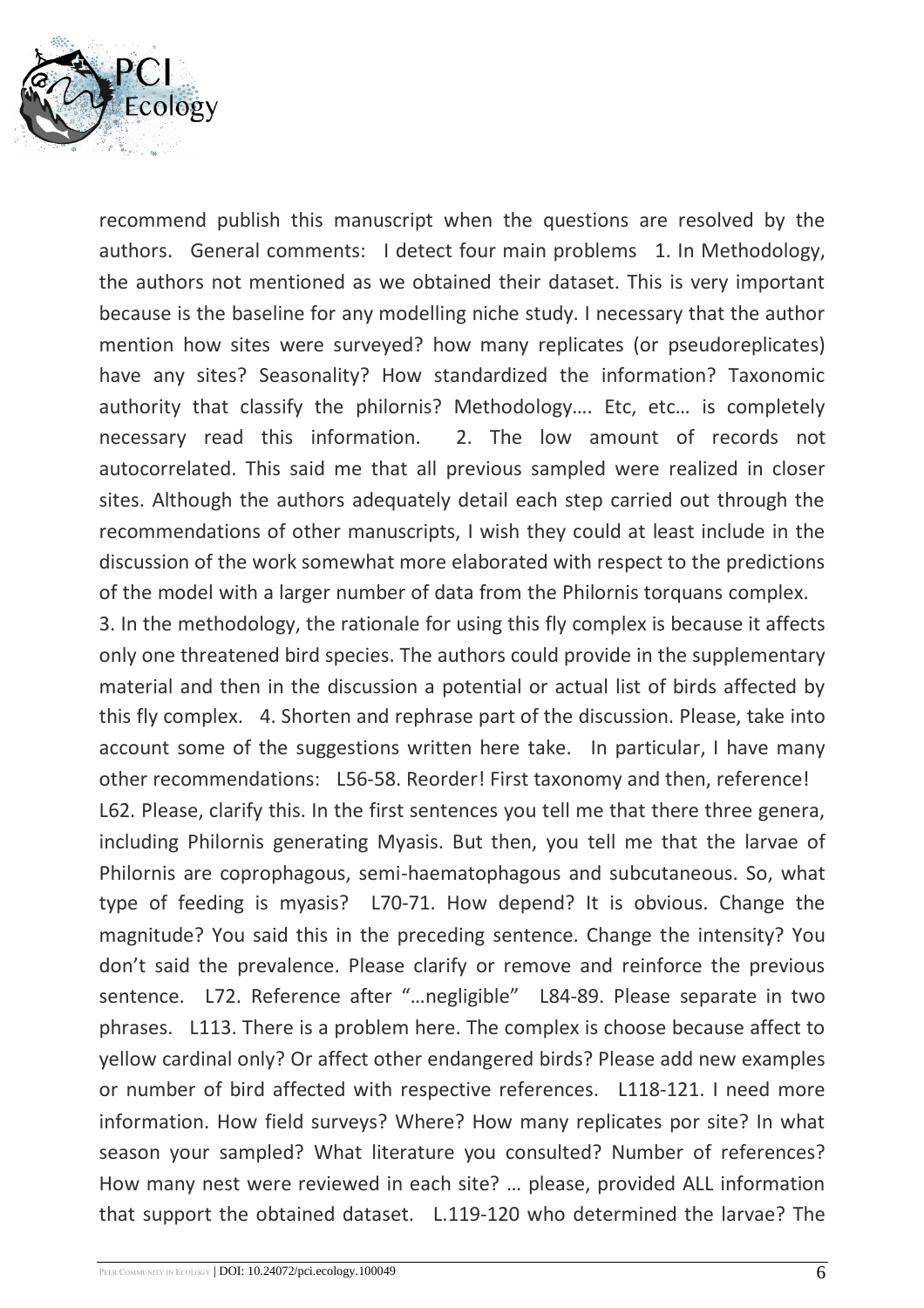

authors used taxonomic key? Molecular depositories? Please provide these data.

L136-138. I am not convinced by using only 18 data to model the presence of Philornis. When I have worked in modeling, we have always been asked in journals for a number not less than 40 records and especially records that are not autocorrelated. I understand that sampling generates a bias. Questions: did you test the model with the 80 initial records, regardless of whether there is autocorrelation? Did you generate the model once you only considered 34 sites? My idea is that you test these models to see how substantive is the change between the initial model versus the clean version. L201-202. Please, also provide a negative argument to small dataset. What level of precision is obtained whit few data vs large dataset? L206. Some reference? L 209-211. Labud et al. 2003 show data about the movement? I don't think so. Contrarily, Showler & Osbrink 2015 efectively show movement >13 km in some cases. Please provide information about Philornis species that you use for modelling. L250-251. Careful! The comparison that you mention has been studied in Philornis species? Do you have information about physiological curve of thermal tolerance? Metabolic exchange? Temperature stress o resistance? Thermal limits? Hypoxia? Provide any evidence about this comparison! L253-256. Remove this and incorporate in the legend of the figure! L301. Figure "3a" change capital letter and number L336-342. Please, provide a brief sentences mention that could happen with a high number of records not autocorrelated? The model should be the same? L343-344. You not mentioned how obtain the primary dataset. This is completely necessary for any modelling niche! Please provide all information in the Methodology section and subsections. L349. Migrate is the same of movement? Please clarify this because the torquans complex move of some way. How move by day? By year? There is literature? L350 P. downsi inhabits in Galápagos! That species are limited by the sea! In your case torquans complex is not limited for geographical barriers!if the authos don't suspect to Philornis change among states is necessary provide a explain to the potential movement. L362-364. Along the latitudes is possible that torquans complex present reaction norm of its physiological minimum thermal temperature? Please provide a short sentence with some example or hypothesis please. L367-370. Mention species, provide references please L376. Cursive Protocalliphora L375-378. Some